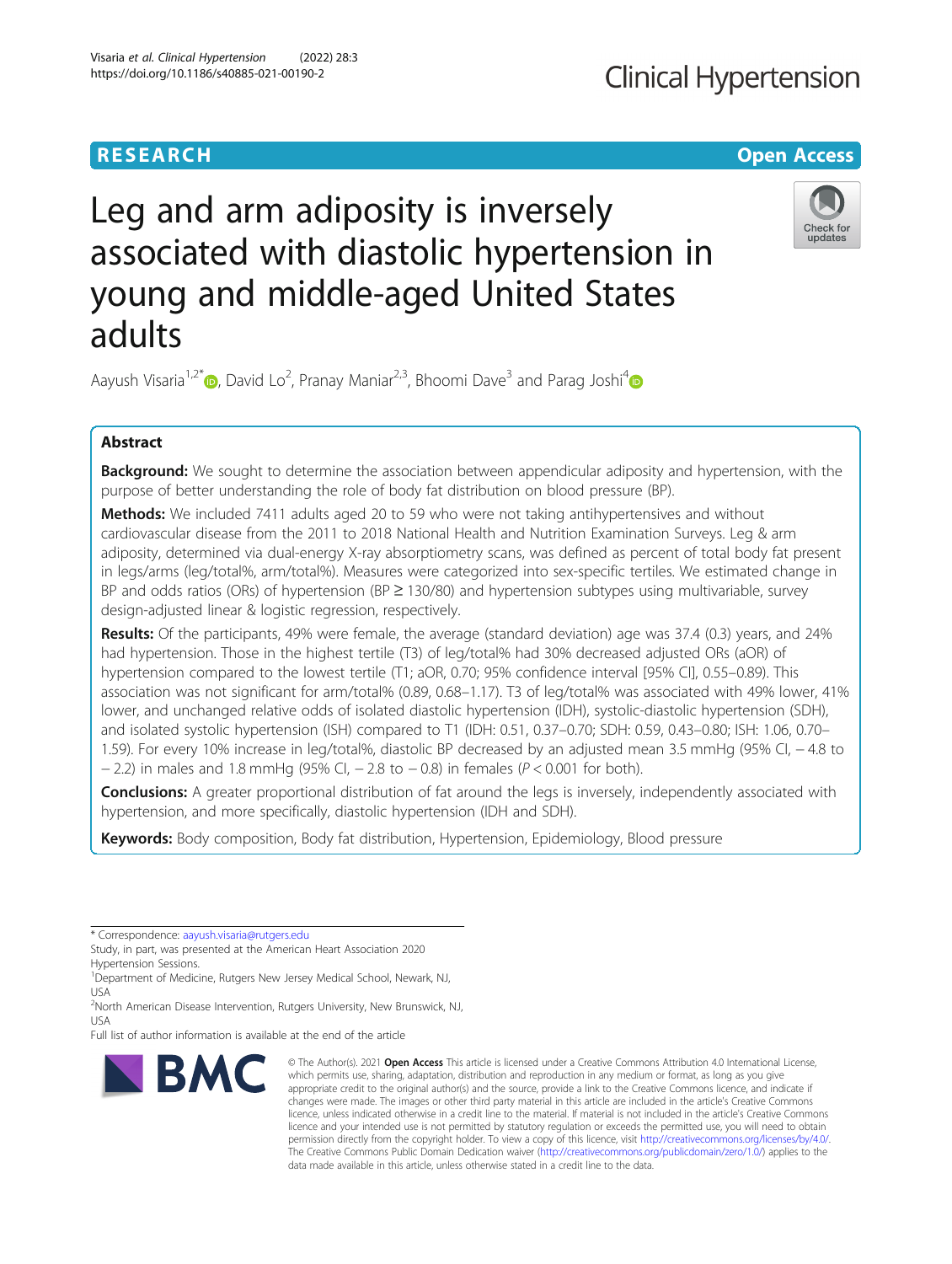### Background

Hypertension is a common chronic illness in the United States, with prevalence estimates greater than 100 million patients [\[1,](#page-10-0) [2](#page-10-0)]. There are several well-established risk factors for hypertension, including obesity, physical inactivity, high salt diet, and stress [\[2](#page-10-0)–[6](#page-10-0)]. In addition, studies have demonstrated that hypertension subtypes (isolated diastolic hypertension, IDH; systolic-diastolic hypertension, SDH; isolated systolic hypertension, ISH) have unique age and demographic distributions and differences in significance of traditional risk factors [\[7](#page-10-0), [8](#page-10-0)]. For example, elevated body mass index (BMI) was more significantly associated with IDH than either ISH or SDH in US adults [[9\]](#page-10-0).

While obesity has been associated with hypertension and downstream cardiovascular complications through mechanisms such as activation of the renin-angiotensinaldosterone axis, increased cardiac output, sympathetic activation, insulin resistance, and adipocyte-related hormone release [[10,](#page-10-0) [11\]](#page-10-0), recent literature has provided evidence that distribution of body fat is just as, if not more, important than total body adiposity. Total body adiposity can be divided into appendicular adiposity (arm & leg adiposity), truncal adiposity, and head & neck adiposity. Truncal, visceral adiposity, often estimated by waist circumference, has been consistently positively associated with cardiometabolic conditions [\[11,](#page-10-0) [12\]](#page-10-0). Leg adiposity, on the other hand, has been inversely associated with cardiometabolic factors such as insulin resistance [[13](#page-10-0)– [17\]](#page-10-0), metabolic syndrome [[18](#page-10-0)–[20](#page-10-0)], and cardiovascular disease & mortality [\[21](#page-10-0)–[26\]](#page-10-0) in several cross-sectional studies, albeit of questionable clinical significance. Additionally, the majority of leg adiposity is subcutaneous fat, which has been shown to be metabolically distinct to visceral adiposity. Subcutaneous fat is less likely to release sympathetic activating or renin-angiotensinaldosterone axis activating substances and is also less likely to promote insulin resistance, suggesting a potential physiological mechanism for lower blood pressure (BP) [[27](#page-10-0)–[30](#page-10-0)].

Despite these studies, few studies have assessed BP individually  $[18, 19, 25, 31, 32]$  $[18, 19, 25, 31, 32]$  $[18, 19, 25, 31, 32]$  $[18, 19, 25, 31, 32]$  $[18, 19, 25, 31, 32]$  $[18, 19, 25, 31, 32]$  $[18, 19, 25, 31, 32]$  $[18, 19, 25, 31, 32]$  $[18, 19, 25, 31, 32]$  $[18, 19, 25, 31, 32]$  and thus, it remains unclear whether leg adiposity is independently associated with BP and hypertension. It is also unknown whether favorable associations for leg adiposity can be generalized to overall appendicular adiposity (both upper and lower extremities). There is a lack of recent, nationally representative studies assessing the role of appendicular adiposity in hypertension according to newer American College of Cardiology/American Heart Association (ACC/AHA) guidelines, which have markedly increased those classified as hypertensive. Furthermore, to our knowledge there exist no studies on the association between appendicular adiposity and hypertension subtype, which is important to deconstruct as studies have demonstrated elevated BMI as a primary risk factor for IDH in young adults [\[9,](#page-10-0) [18](#page-10-0)–[20\]](#page-10-0).

Hence, in this study, we investigate the association between various appendicular adiposity measures and BP, hypertension, and hypertension subtypes in young- to middle-aged US adults, with the purpose of better understanding the role of body fat distribution and its potential for early identification of hypertension and cardiovascular risk.

#### **Methods**

### National health and nutrition examination survey dataset and linkage

The National Health and Nutrition Examination Survey (NHANES) is a nationally representative survey of the civilian, noninstitutionalized US population. The survey, implemented by the National Center for Health Statistics, follows a complex, stratified, multistage probability design. Surveys are conducted in 2-year cycles. We combined four publicly available cycles (2011–2012, 2013– 2014, 2015–2016, and 2017–2018 cycles) to create a final NHANES 2011 to 2018 dataset for this secondary analysis. Further information about the dataset and the sample design can be found elsewhere [\[33](#page-11-0)].

#### Study population

Among the total 39,426 participants included in the NHANES 2011 to 2018 surveys, 11,222 were aged 20 to 59 and had dual-energy X-ray absorptiometry (DXA) scan data  $(N = 28,204$  excluded). Among these participants, a further 745 were excluded due to self-reported history of cardiovascular disease (stroke, myocardial infarction, coronary artery disease, and/or heart failure). An additional 1706 who were taking antihypertensive medications and 1360 with missing data on covariates were excluded, yielding the final sample size of 7411 (3723 male and 3688 non-pregnant female) (Fig. [S1\)](#page-9-0).

#### Variables of interest

Our primary predictor was the average percentage of whole-body fat mass present in the lower extremities (termed leg/total%) and upper extremities (arm/total%). Secondary predictors included (1) the average lean mass-to-fat mass ratio between each lower extremity (termed leg lean/fat ratio) or upper extremity (arm lean/ fat ratio), and (2) average percentage of extremity mass (excluding bone mineral content) that was fat (leg fat%, arm fat%). Trained and certified radiology technicians acquired and calculated these measurements through a whole-body scan using Hologic Discovery model A densitometers (Hologic Inc., Bedford, MA, USA). Further details about the DXA scan and quality control measures are available elsewhere [\[34](#page-11-0)]. Each predictor was also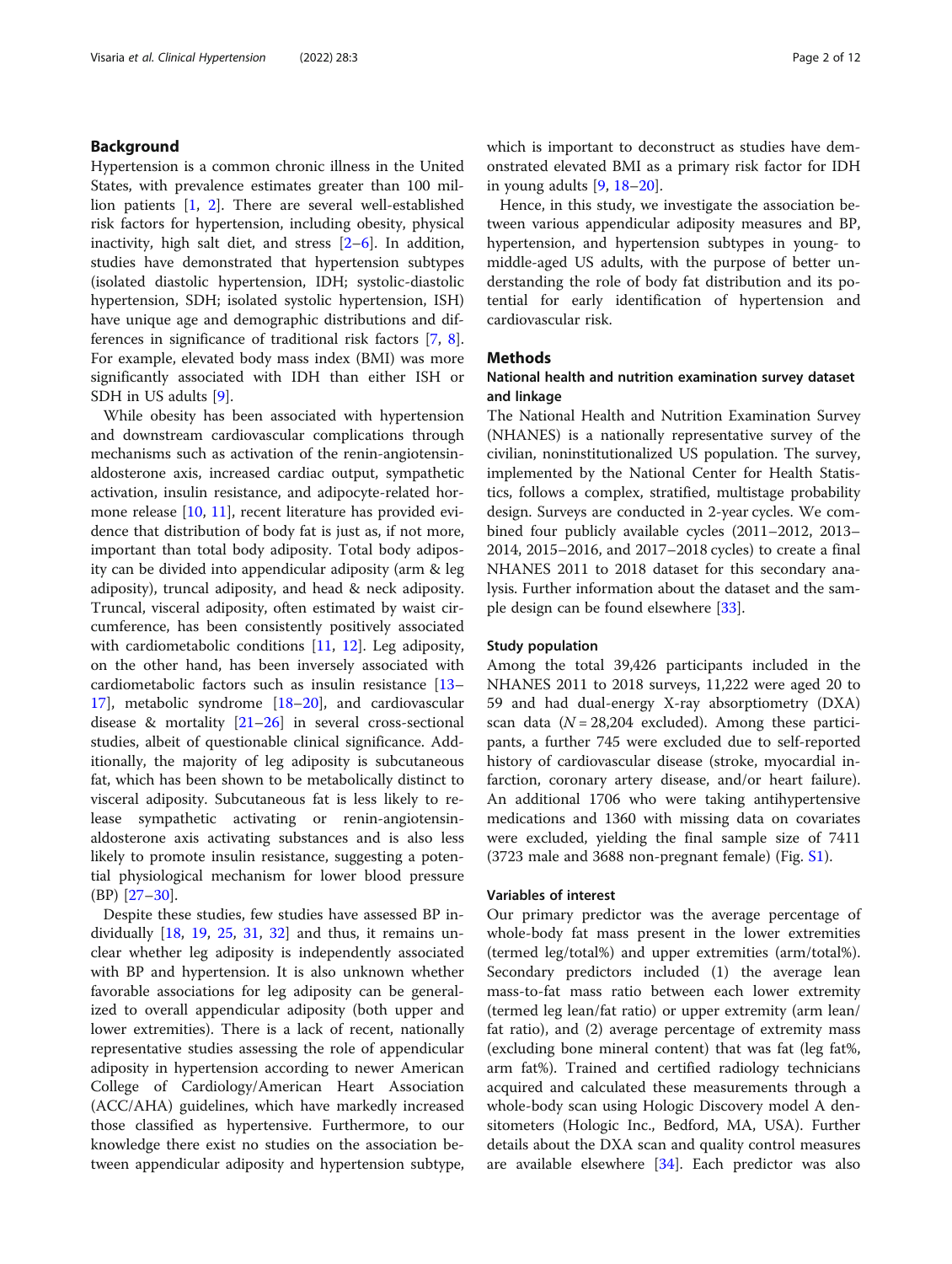categorized into sex-specific tertiles—leg/total% (female: < 36, 36–41%, ≥41%; male: < 31.5, 31.5–36.0%, ≥36%); leg lean/fat ratio (female: < 1.1, 1.1–1.4, ≥1.4; male: < 2.3, 2.3–3.0, ≥3.0); leg fat % (female: < 40, 40–45%, ≥45%; male: < 24, 24–29%, ≥29%); arm/total % (female: < 11.6, 11.6–12.9%, ≥12.9%; male: < 11.3, 11.3–12.2%, ≥12.2%); arm lean/fat ratio (female: < 1.1, 1.1–1.5, ≥1.5; male: < 2.6, 2.6–3.5, ≥3.5); arm fat % (female: < 39, 39–45%, ≥45% male: < 21, 21–26%, ≥26%).

Our primary outcomes included hypertension and hypertension subtype. Hypertension was diagnosed as per the 2017 ACC/AHA guidelines (≥130/80 mmHg) [[35\]](#page-11-0) and hypertension subtypes were diagnosed as follows: (1) ISH: systolic BP (SBP) ≥130 and diastolic BP (DBP) < 80; (2) IDH: SBP < 130 and DBP ≥80; (3) SDH: SBP ≥130 and DBP ≥80; (4) normotension: SBP < 130 and  $DBP < 80$ .

Secondary outcomes included SBP, DBP, and pulse pressure, treated as continuous variables. Auscultatory, sitting BP measurements were performed using a mercury sphygmomanometer (Baumanometer® - Gravity Rx model; W.A. Baum Co., Inc., Copiague, NY, USA). All staff followed strict quality control and protocol-driven procedures that are available elsewhere [\[36](#page-11-0)]. BP was measured three times consecutively by a trained physician during a mobile examination center visit. Participants were asked to sit and rest for 5 min before the first measurement. There was a thirty-second interval between measurements. We took the average of the three BP measurements.

Our covariates included demographic factors (age, race/ethnicity, poverty-income ratio [median household income/poverty threshold]), sociobehavioral factors (education level, physical activity, alcohol consumption, smoking status as determined by serum cotinine levels), and cardiometabolic variables (BMI, waist circumference, high density lipoprotein [HDL], triglycerides, Creactive protein, diabetes status [hemoglobin A1c, HbA1c > 6.5%, fasting glucose ≥126 mg/dL, self-reported diagnosis of diabetes, oral or insulin medication use], serum creatinine, and alanine aminotransferase). Measurement protocols for each covariate are described else-where [\[36](#page-11-0)].

#### Statistical analysis

As an initial, exploratory analysis, we first plotted a 20% representative subsample of the data and determined the correlation between BP and leg adiposity measures, stratified by sex. We then used multivariable linear regression, assuming normality, to estimate mean changes in BP overall and stratified by BMI group. As sex did not significantly modify the effect of leg adiposity on BP (P for interaction  $= 0.25$ ), subsequent analyses used sexspecific categories, but did not stratify by sex.

To compare baseline characteristics across leg/total% tertiles, we used one-way ANOVA for continuous variables and Rao-Scott chi-square tests for categorical variables. We also compared baseline characteristics across hypertension status in both males and females and used identical statistical analyses. To determine the independent association between appendicular adiposity and overall hypertension, we used multivariable logistic regression, adjusting for covariates in a series of three additive models. Model 1 adjusted for demographic factors (age, sex, race/ethnicity, poverty index). Model 2 adjusted for Model 1 factors + sociobehavioral and cardiometabolic factors (SBP, heart rate, triglycerides, BMI, truncal fat mass, HDL, alanine aminotransferase, diabetes status, serum creatinine, albuminuria, smoking, alcohol consumption). Model 3 adjusts for other examination factors (leg fat parameters other than main predictor, arm fat parameters other than main predictor). There was no significant multicollinearity between covariates as determined by variance inflation factor. To determine the independent association between predictors and hypertension subtypes, we estimated relative risk ratios (RRRs) using multinomial logistic regression in a series of three additive models as described for the logistic regression. Finally, we determined the predictive value of our adiposity measures using the c-statistic, an estimate of the area-under-receiver operator curve (AUC).

Analysis was stratified by BMI group (low/normal, overweight, and obese) to account for differences in fat distribution and content. All analyses utilized weights to produce nationally representative estimates and account for the oversampling of minorities (e.g., elderly, African Americans, and Mexican Americans). Specifically, we utilized NHANES examination sample weights for each cycle and divided by 4 to obtain pooled weights across four survey cycles. We did not adjust for statistical significance for multiple comparisons. All analyses also accounted for the complex survey design with strata and cluster variables using a traditional Taylor linearization approach to obtain accurate variance estimates using SAS survey procedures. All analyses followed NHANES analytic guidelines [\[33\]](#page-11-0). Analyses were conducted using SAS ver. 9.4 (SAS Institute Inc., Cary, NC, USA) with a significance level of 0.05.

#### Results

Among the 7411 participants, the average age (standard deviation, SD) of the 3723 males and 3688 females was 36.9 (0.3) and 37.8 (0.3) years, respectively. Males who had hypertensive BPs (1158, 29.7%) were older, had higher BMI, truncal fat, and waist circumference, higher triglyceride levels, and higher HbA1c%. On the contrary, hypertensive males had lower leg/total% and leg and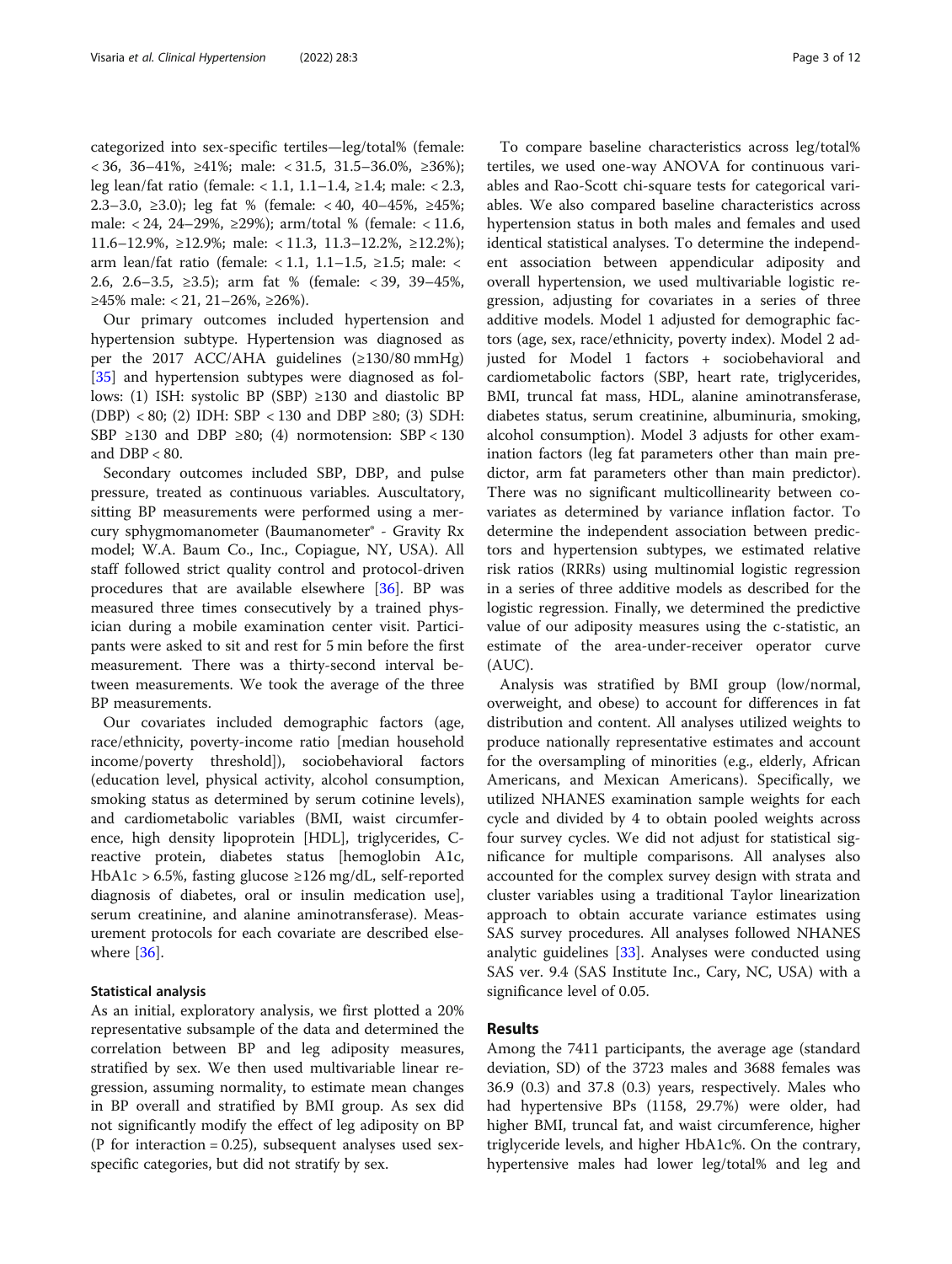arm lean/fat ratio, but no difference in arm/total%, HDL, and low-density lipoprotein (LDL) compared to normotensive males (Table [S1\)](#page-9-0). Females followed similar patterns in baseline characteristics (Table [S2\)](#page-9-0).

When comparing baseline characteristics by sexspecific tertiles of leg/total%, those in the highest tertile (T3) of leg/total% were younger, less educated, and of lower BMI and waist circumference. They also had lower leg lean/fat ratio, larger average leg area and upper leg length, higher arm lean/fat ratio, and no significant difference in average arm area. BP was significantly lower with increasing leg/total% tertile. Further, those in T3 had a more favorable metabolic and lipid panel, with a 38.2% difference in prevalence of hypertriglyceridemia and 26% difference in impaired glucose tolerance between the lowest and highest tertiles (Table [1](#page-4-0)).

Scatterplots of leg adiposity measures with SBP and DBP showed significant negative correlations for leg lean/fat ratio and leg/total%, but a positive correlation for leg fat%. Leg/total% showed the greatest magnitude of correlation, at  $r = 0.20$  in males and  $r = 0.25$  in females (Fig. [S2](#page-9-0)). Sex did not significantly modify the association between leg adiposity and BP (P for interaction = 0.25).

Nearly 24% of participants had hypertension. Those in T3 of leg/total% had 30% lower adjusted ORs (aORs) of hypertension compared to the lowest tertile (T1; aOR, 0.70; 95% confidence interval [CI], 0.55–0.89) (Table [2](#page-5-0)). Those in tertile 2 also displayed significantly reduced odds of hypertension compared to T1 (aOR, 0.81; 95% CI, 0.66–0.99). These associations did not stay significant for leg lean/fat ratio and leg fat% tertiles, losing their significance in Model 2, after adjustment for cardiometabolic factors, most importantly SBP. The corresponding tertiles for arm measures did not yield significant associations with hypertension (Table [3\)](#page-6-0).

Stratifying by BMI group revealed attenuated, lower odds of hypertension for leg/total% with increasing BMI, although differences between BMI groups remained insignificant (P for interaction =  $0.40$ ) (Table [4\)](#page-6-0). Among the low/normal BMI group, those in T3 of leg/total% had 46% lower adjusted odds of hypertension compared to T1. Among overweight individuals and obese individuals, there was no significant difference in odds of hypertension between T3 and T1 (Table [4](#page-6-0)). Overweight individuals in T3 of leg lean/fat ratio and arm lean/fat ratio had 73 and 102%, respectively, higher odds of hypertension compared to T1.

To investigate the association between leg/total% and hypertension, we divided hypertension into its subtypes and determined the RRR of each hypertension subtype relative to normotension (Table [5,](#page-7-0) Fig. [S3](#page-9-0)). Those in T3 of leg/total% had 49% decreased odds of IDH, 41% decreased odds of SDH, but no significant change in odds of ISH. Arm adiposity measures followed similar

patterns, although were of lesser significance. Unique to arm adiposity measures was a significant 46% decrease in the relative odds of ISH for T3 of arm fat% as well as a 111% increase in the relative odds of ISH for T3 of arm lean/fat ratio compared to T1 (Table [5\)](#page-7-0).

As an exploratory analysis, we treated appendicular adiposity and BP as continuous and did identical analyses stratified by sex (Tables [6,](#page-8-0) [S3](#page-9-0)–[S9\)](#page-9-0). For every 1% increase in leg/total%, DBP decreased by an adjusted mean 0.35 mmHg (95% CI, − 0.48 to − 0.22) in males and 0.18 mmHg (95% CI, − 0.28 to − 0.08) in females (Table [6](#page-8-0)). This association did not hold for SBP in males. Leg lean/ fat ratio was positively associated with SBP, while leg fat% was negatively associated with SBP but not DBP in both males and females (β [95% CI]; male: lean/fat ratio, 1.11 [0.34 to 1.89]; leg fat%, − 0.22 [− 0.34 to − 0.09]; female: lean/fat ratio, 2.15 [0.66 to 3.65]); leg fat%, − 0.16  $[-0.26 \text{ to } -0.06]$ . Arm adiposity measures demonstrated similar associations, with the exception that in males, arm fat% was inversely associated with DBP as well as SBP (Table  $S5$ ). By comparison, every 1% increase in truncal fat results in an average DBP increase of 0.084 mmHg (95% CI, 0.003 to 0.165) and an SBP decrease of 0.148 mmHg (95% CI, 0.06 to 0.235).

When stratifying by BMI category, we found that BMI only modestly, insignificantly modified the effect of appendicular adiposity on BP (Tables [S6,](#page-9-0) [7\)](#page-9-0). In males, while leg/total% displayed a significant, inverse association with DBP across all BMI categories, the associations for leg lean/fat ratio and leg fat% were only significant in overweight and obese males (Table [S6](#page-9-0)). In females, BMI stratification nullified the associations between appendicular adiposity and BP; only arm lean/fat ratio remained positively associated with SBP across all BMI categories (Table [S7](#page-9-0)).

When we assessed continuous BP changes across tertiles of adiposity, males and females in the highest tertile (T3) of leg/total% had decreased mean DBP and those in T3 of leg lean/fat ratio had increased mean SBP, similar to findings treating adiposity as continuous (Table [S3](#page-9-0)). As differences between males and females were not significant, initial analyses done combining sexes but still accounting for sex-specific tertiles were justified.

The predictive value of leg/total% was determined by estimating the AUC using the c-statistic. We found that leg/total% had a c-statistic of 0.644, whereas arm/total% had a c-statistic of 0.509. Leg/total% had similar, but slightly lower, c-statistic than both age and waist circumference and higher c-statistic than BMI (Table [S10](#page-9-0)).

#### Discussion

In this nationally representative study of 7411 young- to middle-aged adults, we found that leg adiposity, as measured via leg/total% and leg fat%, as well as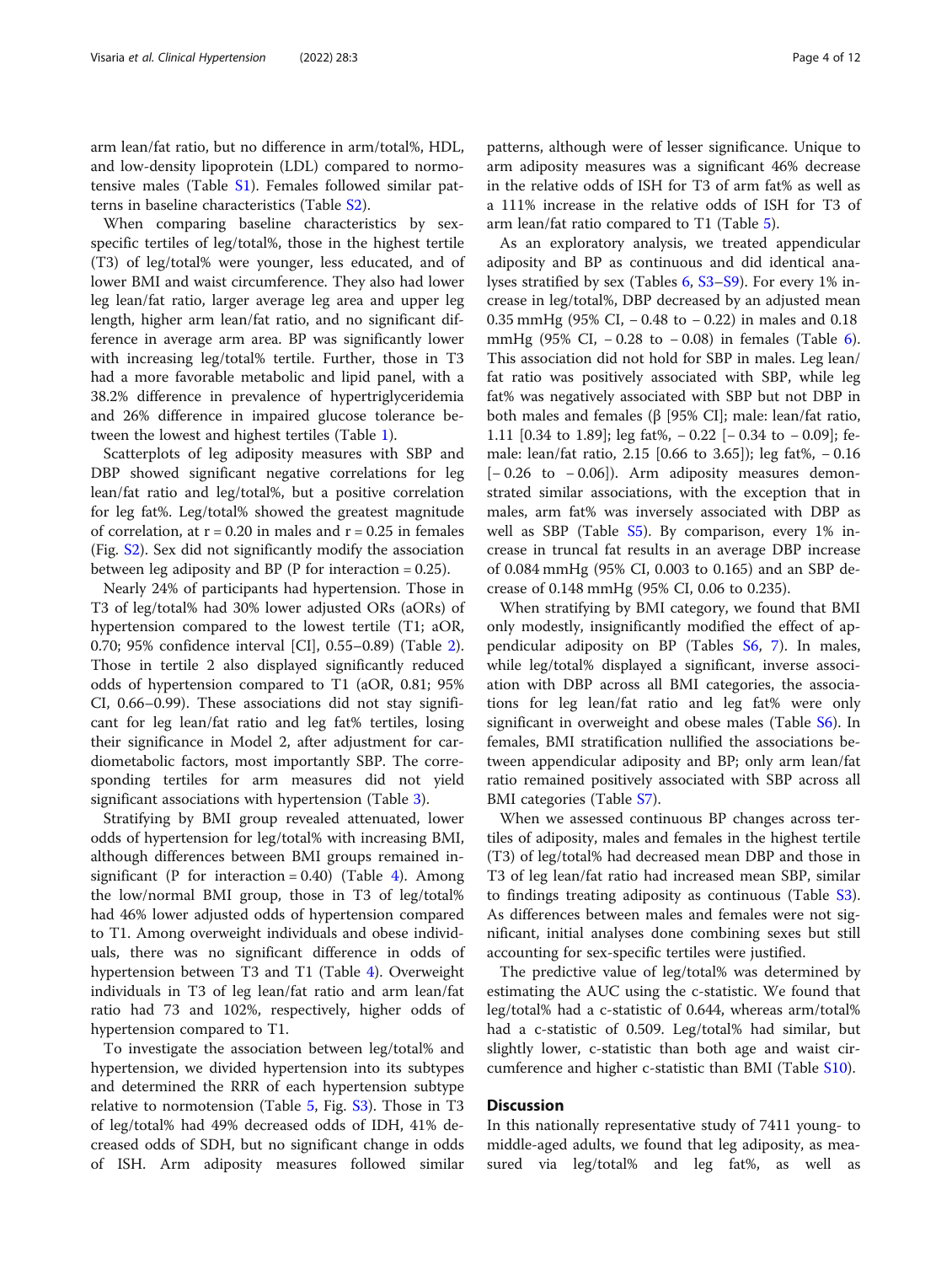## <span id="page-4-0"></span>Table 1 Baseline characteristics by leg adiposity (leg/total%) tertile

| Variable                                      | Tertile 1 <sup>ª</sup> | Tertile 2 <sup>ª</sup> | Tertile 3 <sup>ª</sup> | P-value <sup>t</sup> |
|-----------------------------------------------|------------------------|------------------------|------------------------|----------------------|
| Demographics                                  |                        |                        |                        |                      |
| Age (yr)                                      | 41.6(0.3)              | 37.5(0.3)              | 33.7 (0.4)             | < 0.0001             |
| Race/ethnicity                                |                        |                        |                        |                      |
| Mexican American                              | 672 (19.6%)            | 357 (10.9%)            | 171 (5.0%)             | < 0.0001             |
| Other Hispanic                                | 295 (8.7%)             | 274 (7.8%)             | 219 (6.3%)             |                      |
| Non-Hispanic White                            | 734 (56.5%)            | 857 (61.3%)            | 1037 (66.6%)           |                      |
| Non-Hispanic Black                            | 199 (4.6%)             | 395 (8.5%)             | 735 (14.4%)            |                      |
| Non-Hispanic Asian                            | 417 (7.2%)             | 450 (7.5%)             | 301 (4.6%)             |                      |
| Other race                                    | 87 (3.3%)              | 119 (4.0%)             | 92 (3.1%)              |                      |
| Poverty-income ratio                          | 2.9(0.06)              | 3.0(0.06)              | 3.0(0.08)              | 0.1095               |
| Education level                               |                        |                        |                        |                      |
| < High school                                 | 1300 (62.1%)           | 1552 (66.9%)           | 1706 (71.8%)           | < 0.0001             |
| High school                                   | 514 (21.2%)            | 519 (21.3%)            | 540 (19.5%)            |                      |
| > High school                                 | 590 (16.7%)            | 381 (11.8%)            | 309 (8.7%)             |                      |
| Sociobehavioral factors                       |                        |                        |                        |                      |
| Smoking status <sup>c</sup>                   |                        |                        |                        |                      |
| Low/none                                      | 829 (37.4%)            | 746 (33.6%)            | 672 (32.4%)            | 0.0070               |
| Moderate                                      | 972 (36.4%)            | 1047 (40.5%)           | 1032 (37.7%)           |                      |
| High                                          | 603 (26.2%)            | 659 (26.0%)            | 847 (29.9%)            |                      |
| Alcohol consumption (drinks/day)              | 3.3(0.3)               | 3.2(0.3)               | 3.1(0.2)               | 0.7734               |
| Examination measurements                      |                        |                        |                        |                      |
| BMI ( $\text{kg/m}^2$ )                       | 30.6(0.2)              | 28.0(0.2)              | 25.5(0.2)              | < 0.0001             |
| Waist circumference (cm)                      | 103.4(0.4)             | 95.8 (0.4)             | 87.7 (0.4)             | < 0.0001             |
| Truncal fat percent (%)                       | 34.9 (0.2)             | 31.6(0.2)              | 26.9(0.2)              | < 0.0001             |
| % Total fat in lower extremities <sup>d</sup> | 30.3(0.1)              | 36.1(0.1)              | 42.2(0.1)              | < 0.0001             |
| Leg lean mass/fat mass ratio <sup>d</sup>     | 2.1(0.03)              | 2.0(0.03)              | 1.9(0.02)              | < 0.0001             |
| % Fat in total leg mass <sup>d</sup>          | 33.4 (0.3)             | 35.3(0.3)              | 35.9 (0.3)             | < 0.0001             |
| Average leg area $\text{(cm}^2\text{)}$       | 365.8 (1.4)            | 371.7 (1.2)            | 376.9 (1.3)            | < 0.0001             |
| Upper leg length (cm)                         | 38.7 (0.1)             | 39.9(0.1)              | 40.6(0.1)              | < 0.0001             |
| % Total fat in upper extremities              | 12.4 (0.04)            | 12.0 (0.04)            | 11.7(0.04)             | < 0.0001             |
| Arm lean mass/fat mass ratio                  | 2.1(0.03)              | 2.3(0.03)              | 2.5(0.03)              | < 0.0001             |
| % Fat in total arm mass                       | 35.0 (0.3)             | 33.3 (0.3)             | 30.8 (0.3)             | < 0.0001             |
| Average arm area (cm <sup>2</sup> )           | 233.0 (1.1)            | 232.2 (0.9)            | 231.4 (0.9)            | 0.5127               |
| Heart rate (bpm)                              | 73.7 (0.4)             | 73.1(0.3)              | 71.6(0.3)              | < 0.0001             |
| SBP (mmHg)                                    | 120.3(0.4)             | 116.0(0.3)             | 113.7(0.3)             | < 0.0001             |
| DBP (mmHg)                                    | 73.7 (0.3)             | 70.7(0.3)              | 68.1(0.3)              | < 0.0001             |
| Pulse pressure (mmHg)                         | 46.6(0.4)              | 45.3(0.4)              | 45.6(0.4)              | 0.031                |
| Average maximum SBP (mmHg)                    | 123.2 (0.4)            | 118.8(0.3)             | 116.5(0.3)             | < 0.0001             |
| Maximum - minimum SBP (mmHg)                  | 5.8(0.1)               | 5.6(0.1)               | 5.6(0.1)               | 0.18                 |
| Maximum – minimum DBP (mmHg)                  | 5.7(0.1)               | 5.9(0.2)               | 6.1(0.2)               | 0.027                |
| Laboratory measurements                       |                        |                        |                        |                      |
| Plasma glucose (mg/dL)                        | 109.2 (0.9)            | 97.6(0.6)              | 94.8 (0.5)             | < 0.0001             |
| Hemoglobin A1c (%)                            | 5.7(0.03)              | 5.4(0.01)              | 5.2(0.01)              | < 0.0001             |
| Serum insulin (uU/mL)                         | 16.1(0.8)              | 10.5(0.4)              | 8.0(0.3)               | < 0.0001             |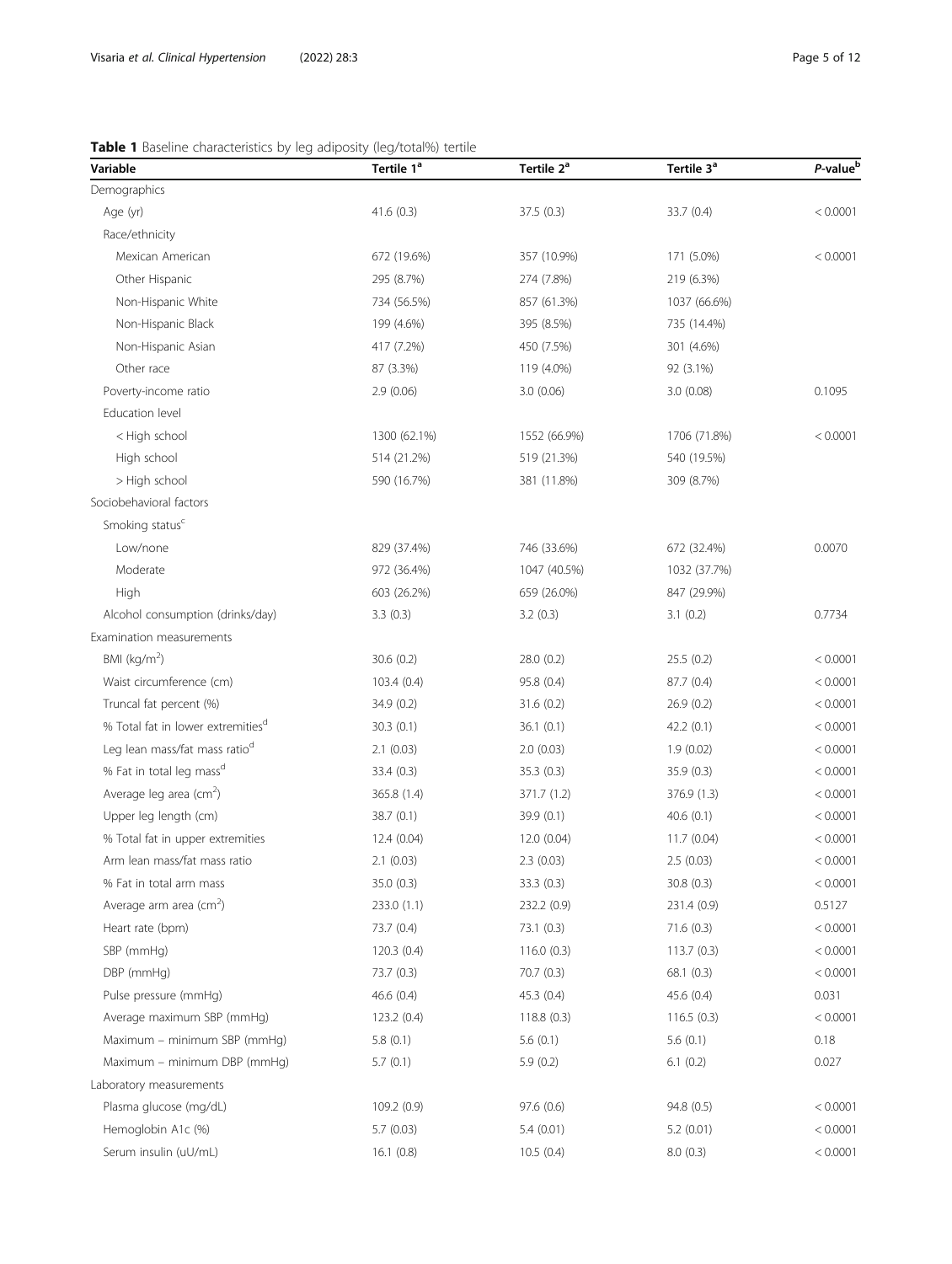<span id="page-5-0"></span>

|  |  | Table 1 Baseline characteristics by leg adiposity (leg/total%) tertile (Continued) |
|--|--|------------------------------------------------------------------------------------|

| Variable                                | Tertile 1 <sup>ª</sup> | Tertile 2 <sup>ª</sup> | Tertile 3 <sup>a</sup> | P-value <sup>b</sup> |
|-----------------------------------------|------------------------|------------------------|------------------------|----------------------|
| Serum HDL (mg/dL)                       | 47.7(0.4)              | 53.6 (0.5)             | 58.8 (0.5)             | < 0.0001             |
| Serum LDL (mg/dL)                       | 123.6(2.5)             | 116.3(1.8)             | 106.0(1.7)             | < 0.0001             |
| Serum triglycerides (mg/dL)             | 197.0 (4.0)            | 134.3(2.5)             | 98.6 (1.4)             | < 0.0001             |
| ALT (IU/L)                              | 29.9(0.5)              | 24.9(0.5)              | 20.9(0.3)              | < 0.0001             |
| AST (IU/L)                              | 26.1(0.5)              | 24.2(0.3)              | 23.0(0.2)              | < 0.0001             |
| Serum albumin (g/dL)                    | 4.29(0.01)             | 4.33(0.01)             | 4.39(0.01)             | < 0.0001             |
| Serum creatinine                        | 0.83(0.01)             | 0.85(0.01)             | 0.85(0.01)             | 0.0006               |
| Serum creatine phosphokinase            | 152.2(5.0)             | 159.1(6.8)             | 157.5(5.2)             | 0.6855               |
| Comorbidities                           |                        |                        |                        |                      |
| Impaired glucose tolerance <sup>e</sup> | 1138 (43.3%)           | 751 (24.6%)            | 516 (16.9%)            | < 0.0001             |
| Hypertriglyceridemia                    | 1258 (53.1%)           | 753 (30.5%)            | 381 (14.9%)            | < 0.0001             |
| Anti-diabetes medication use            | 148 (4.5%)             | 32 (0.8%)              | $10(0.3\%)$            | < 0.0001             |
| Cholesterol medication use              | 161 (7.7%)             | 74 (3.6%)              | 29 (1.6%)              | < 0.0001             |
| HOMA-IR <sup>f</sup>                    | 474 (54.5%)            | 271 (27.5%)            | 144 (13.8%)            | < 0.0001             |

Continuous variables represented as weighted mean (SD). Categorical variables represented as unweighted N (weighted %)

SD standard deviation, BMI body mass index, SBP systolic blood pressure, DBP diastolic blood pressure, HDL high density lipoprotein, LDL low-density lipoprotein, ALT alanine aminotransferase, AST aspartate aminotransferase, HOMA-IR Homeostatic Model Assessment of Insulin Resistance <sup>a</sup>

Tertiles are of leg/total % (percentage of total body fat mass that is in bilateral lower extremities). Sex-specific tertiles are as follows: female: < 36, 36–41%, ≥41%; male: < 31.5, 31.5–36.0%, <sup>≥</sup>36% <sup>b</sup>

P-value calculated using one-way ANOVA for continuous variables and Rao-Scott chi-square tests for categorical variables. P-values and/or significance levels were not adjusted for multiple comparisons as this table was considered exploratory in nature

<sup>c</sup>Smoking categories determined by serum cotinine levels

<sup>d</sup>% Total fat in lower extremities corresponds to leg/total %, leg lean mass/fat mass ratio corresponds to leg lean/fat ratio, % fat in total leg mass corresponds to leg fat %. Identical for arm measures

<sup>e</sup>lmpaired glucose tolerance was defined as hemoglobin A1c ≥5.7%, fasting plasma glucose ≥100 mg/dL, self-reported history of diabetes or self-reported history of oral anti-diabetes medications or insulin therapy

f Data on HOMA-IR only available for 2756 individuals (614 with hypertension). HOMA = fasting glucose (mg/dL) × insulin (uU/mL) / 405. HOMA ≥3 signifies insulin resistance

| Variable           |             | Tertile 1    | Tertile 2             | Tertile 3             |
|--------------------|-------------|--------------|-----------------------|-----------------------|
| No. (%)            | 1853 (23.8) | $\equiv$     |                       |                       |
| Leg/total %        | Unadjusted  | $1.00$ (Ref) | 0.57(0.47, 0.69)      | 0.35(0.29, 0.42)      |
|                    | Model 1     | 1.00 (Ref)   | $0.63$ $(0.52, 0.78)$ | $0.44$ (0.36, 0.54)   |
|                    | Model 2     | 1.00 (Ref)   | $0.79$ (0.65, 0.97)   | $0.68$ $(0.56, 0.82)$ |
|                    | Model 3     | $1.00$ (Ref) | $0.81$ $(0.66, 0.99)$ | $0.70$ $(0.55, 0.89)$ |
| Leg lean/fat ratio | Unadjusted  | $1.00$ (Ref) | $0.83$ $(0.69, 0.98)$ | $0.69$ $(0.57, 0.83)$ |
|                    | Model 1     | 1.00 (Ref)   | $0.86$ $(0.73, 1.02)$ | $0.74$ $(0.61, 0.90)$ |
|                    | Model 2     | $1.00$ (Ref) | 1.19 (0.99, 1.43)     | 1.37 (1.07, 1.74)     |
|                    | Model 3     | 1.00 (Ref)   | 1.11 (0.92, 1.34)     | 1.23 (0.95, 1.60)     |
| Leg fat %          | Unadjusted  | 1.00 (Ref)   | 1.24(1.01, 1.53)      | 1.44 (1.19, 1.73)     |
|                    | Model 1     | $1.00$ (Ref) | 1.20 (0.97, 1.45)     | 1.38(1.14, 1.70)      |
|                    | Model 2     | $1.00$ (Ref) | 0.90(0.74, 1.11)      | 0.75(0.59, 0.95)      |
|                    | Model 3     | 1.00 (Ref)   | $0.93$ $(0.75, 1.15)$ | $0.82$ $(0.63, 1.05)$ |

Data are presented as odds ratio (95% confidence interval)

Model 1 adjusts for demographic factors (age, sex, race/ethnicity, poverty index). Model 2 adjusts for Model 1 factors + cardiometabolic factors (systolic blood pressure, heart rate, triglycerides, body mass index, truncal fat mass, high density lipoprotein, alanine aminotransferase, diabetes status, serum creatinine, albuminuria, smoking, alcohol consumption). Model 3 adjusts for other examination factors (leg fat parameters other than main predictor, arm fat parameters other than main predictor). Lean/fat ratio and fat % variables were not included in the same model due to significant correlation and high variance inflation factor. % Total fat in lower extremities corresponds to leg/total %, leg lean mass/fat mass ratio corresponds to leg lean/fat ratio, % fat in total leg mass corresponds to leg fat %. Identical for arm measures. Tertiles are as follows: leg/total % (female: < 36, 36–41%, ≥41%; male: < 31.5, 31.5–36.0%, ≥36%); leg lean/fat ratio (female: < 1.1, 1.1–1.4, ≥1.40; male: < 2.3, 2.3–3.0, ≥3.0); leg fat % (female: < 40, 40–45%, ≥45%; male: < 24, 24–29%, ≥29%)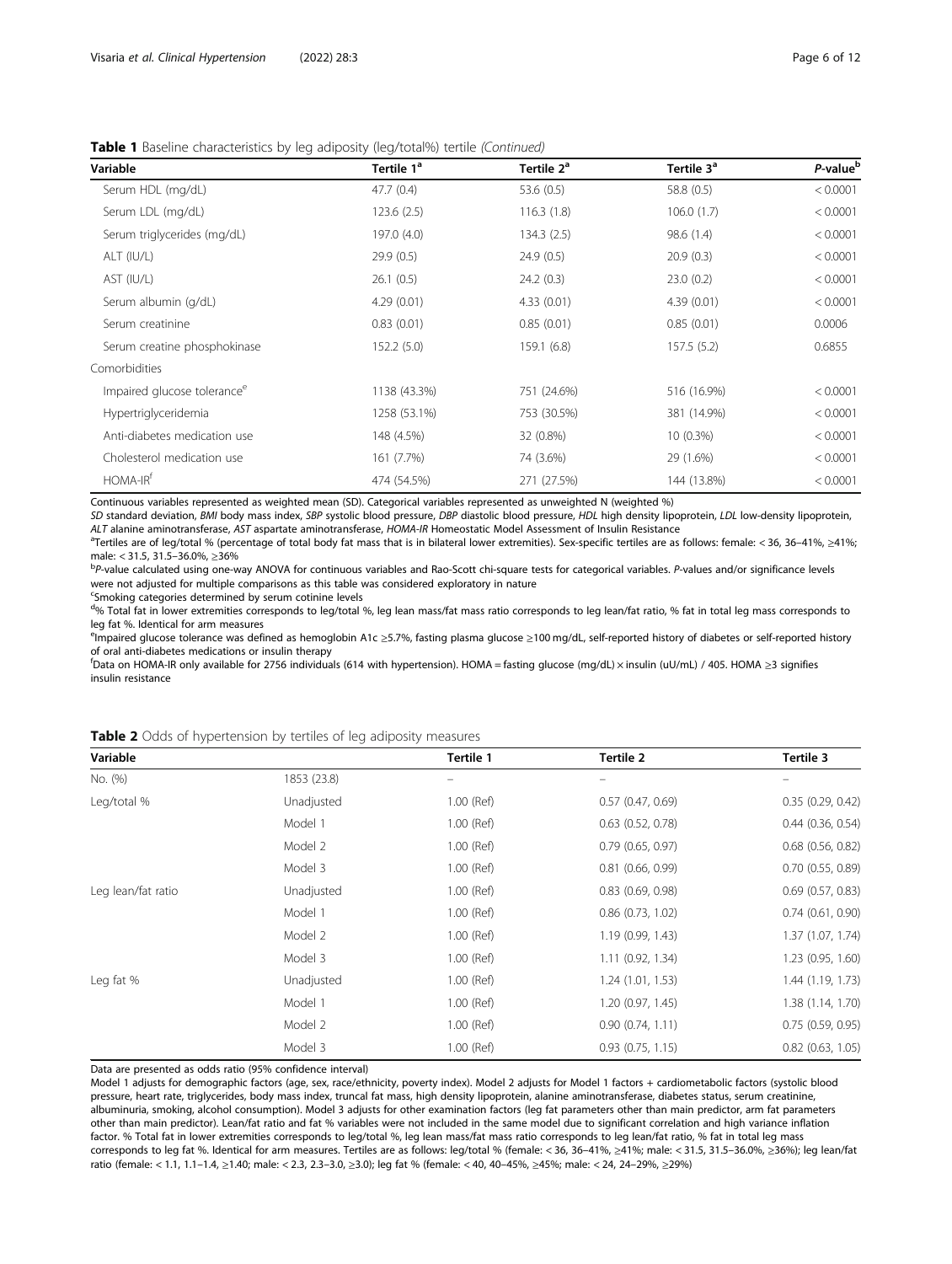| Variable           |             | Tertile 1    | Tertile 2           | Tertile 3             |
|--------------------|-------------|--------------|---------------------|-----------------------|
| No. (%)            | 1853 (23.8) |              |                     |                       |
| Arm/total %        | Unadjusted  | 1.00 (Ref)   | 0.97(0.79, 1.18)    | 1.12 (0.92, 1.36)     |
|                    | Model 1     | $1.00$ (Ref) | 0.99(0.72, 1.35)    | 1.24(0.87, 1.75)      |
|                    | Model 2     | $1.00$ (Ref) | 0.96(0.70, 1.31)    | 0.90 (0.64, 1.24)     |
|                    | Model 3     | 1.00 (Ref)   | 0.87(0.62, 1.22)    | $0.89$ (0.68, 1.17)   |
| Arm lean/fat ratio | Unadjusted  | $1.00$ (Ref) | 0.74(0.64, 0.87)    | $0.50$ $(0.42, 0.60)$ |
|                    | Model 1     | $1.00$ (Ref) | 0.77(0.42, 1.40)    | $0.63$ $(0.36, 1.11)$ |
|                    | Model 2     | $1.00$ (Ref) | 0.99(0.73, 1.33)    | 1.17(0.81, 1.70)      |
|                    | Model 3     | $1.00$ (Ref) | 1.03(0.81, 1.31)    | 1.13(0.71, 1.80)      |
| Arm fat %          | Unadjusted  | $1.00$ (Ref) | 1.49 (1.26, 1.77)   | 2.03 (1.72, 2.40)     |
|                    | Model 1     | $1.00$ (Ref) | 1.26 (0.95, 1.69)   | 1.66 (1.02, 2.69)     |
|                    | Model 2     | $1.00$ (Ref) | $0.84$ (0.65, 1.10) | $0.92$ $(0.67, 1.25)$ |
|                    | Model 3     | 1.00 (Ref)   | 1.07 (0.63, 1.80)   | 0.97(0.58, 1.61)      |

<span id="page-6-0"></span>

| Table 3 Odds of hypertension by tertiles of arm adiposity measures |  |  |
|--------------------------------------------------------------------|--|--|
|--------------------------------------------------------------------|--|--|

Data are presented as odds ratio (95% confidence interval)

Model 1 adjusts for demographic factors (age, sex, race/ethnicity, poverty index). Model 2 adjusts for Model 1 factors + cardiometabolic factors (systolic blood pressure, heart rate, triglycerides, body mass index, truncal fat mass, high density lipoprotein, alanine aminotransferase, diabetes status, serum creatinine, albuminuria, smoking, alcohol consumption). Model 3 adjusts for other examination factors (leg fat parameters other than main predictor, arm fat parameters other than main predictor)

% Total fat in upper extremities corresponds to arm/total %, arm lean mass/fat mass ratio corresponds to arm lean/fat ratio, % fat in total arm mass corresponds to arm fat %. Tertiles are as follows: arm/total % (female: < 11.6, 11.6–12.9%, ≥12.9%; male: < 11.3, 11.3–12.2%, ≥12.2%); arm lean/fat ratio (female: < 1.1, 1.1–1.5, ≥1.5; male: < 2.6, 2.6–3.5, ≥3.5); arm fat % (female: < 39, 39–45%, ≥45%; male: < 21, 21–26%, ≥26%)

#### Table 4 Association between appendicular adiposity and HTN by BMI group

| Variable           |                             | <b>BMI</b> group      |                       |                       |
|--------------------|-----------------------------|-----------------------|-----------------------|-----------------------|
|                    |                             | Low/normal            | Overweight            | Obese                 |
| No. (% HTN)        |                             | 443 (16.9)            | 612 (31.7)            | 798 (52.1)            |
| Leg/total %        | Unadjusted                  | 0.30(0.21, 0.43)      | 0.40(0.28, 0.58)      | $0.79$ $(0.58, 1.07)$ |
|                    | Fully adjusted <sup>a</sup> | $0.53$ $(0.30, 0.96)$ | 0.91(0.58, 1.43)      | $0.92$ $(0.63, 1.33)$ |
| Arm/total %        | Unadjusted                  | 1.24(0.87, 1.75)      | 0.90(0.64, 1.24)      | $0.89$ (0.68, 1.17)   |
|                    | Fully adjusted              | 1.00(0.69, 1.45)      | 0.87(0.62, 1.23)      | 0.85(0.62, 1.16)      |
| Leg lean/fat ratio | Unadjusted                  | $1.01$ (0.63, 1.61)   | 1.45 (1.04, 2.02)     | 1.05(0.72, 1.53)      |
|                    | Fully adjusted              | $1.00$ $(0.54, 1.84)$ | 1.73 (1.16, 2.56)     | 1.20(0.75, 1.91)      |
| Arm lean/fat ratio | Unadjusted                  | $0.63$ $(0.36, 1.11)$ | 1.17(0.81, 1.70)      | 1.13(0.71, 1.80)      |
|                    | Fully adjusted              | $0.92$ (0.48, 1.77)   | 2.02 (1.29, 3.17)     | 1.43 (0.93, 2.20)     |
| Leg fat%           | Unadjusted                  | 1.15(0.78, 1.69)      | $0.61$ $(0.44, 0.86)$ | $1.02$ (0.69, 1.49)   |
|                    | Fully adjusted              | 1.20 (0.63, 2.29)     | $0.63$ $(0.38, 1.03)$ | 1.15 (0.66, 1.98)     |
| Arm fat%           | Unadjusted                  | 1.66 (1.02, 2.69)     | $0.92$ $(0.67, 1.25)$ | 0.97(0.58, 1.61)      |
|                    | Fully adjusted              | $1.08$ $(0.54, 2.14)$ | 0.74(0.44, 1.26)      | $0.76$ $(0.45, 1.30)$ |

Data are presented as odds ratio (95% confidence interval). Odds ratio represent highest tertile vs. lowest tertile for each adiposity measure HTN hypertension, BMI body mass index, OR odds ratio

<sup>a</sup>Fully adjusted model is identical to Model 3. Model 3 adjusts for other examination factors (leg fat parameters other than main predictor, arm fat parameters other than main predictor). Lean/fat ratio and fat % variables were not included in the same model due to significant correlation and high variance inflation factor % Total fat in lower extremities corresponds to leg/total %, leg lean mass/fat mass ratio corresponds to leg lean/fat ratio, % fat in total leg mass corresponds to leg fat %. Identical for arm measures. Tertiles are as follows: leg/total % (female: < 36, 36–41%, ≥41%; male: < 31.5, 31.5–36.0%, ≥36%); leg lean/fat ratio (female: < 1.10, 1.10–1.40, ≥1.40; male: < 2.30, 2.30–3.00, ≥3.00); leg fat % (female: < 40, 40–45%, ≥45%; male: < 24, 24–29%, ≥29%). Arm measures: arm/total % (female: < 11.6, 11.6–12.9%, ≥12.9%; male: < 11.3, 11.3–12.2%, ≥12.2%); arm lean/fat ratio (female: < 1.1, 1.1–1.5, ≥1.5; male: < 2.6, 2.6–3.5, ≥3.5); arm fat % (female: < 39, 39– 45%, ≥45%; male: < 21, 21–26%, ≥26%)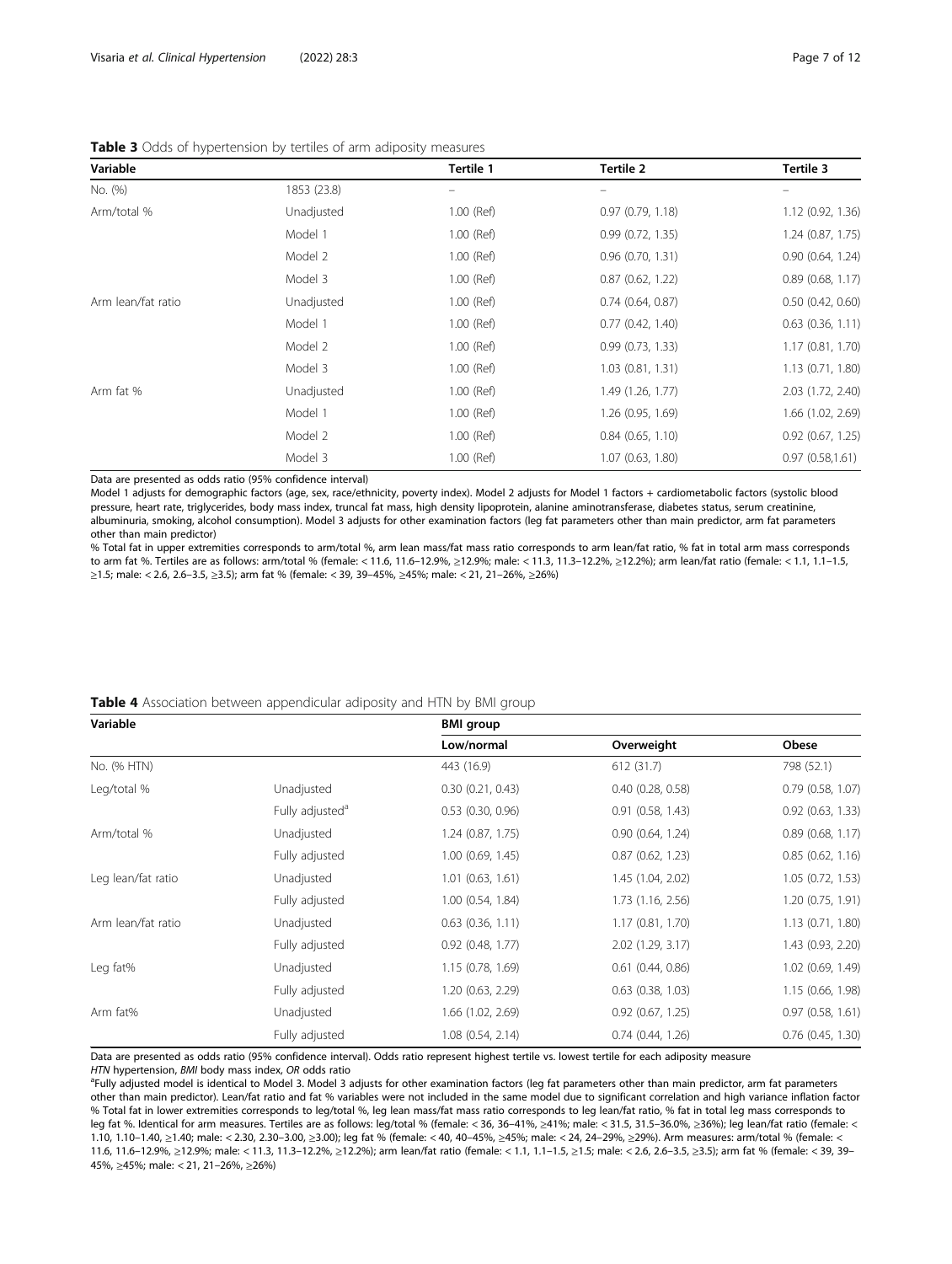| Variable           |              | Tertile 1  | Tertile 2           | Tertile 3             |
|--------------------|--------------|------------|---------------------|-----------------------|
| Leg/total%         | Normotension | 1.00 (Ref) |                     |                       |
|                    | IDH          | 1.00 (Ref) | 0.79 (0.59, 1.06)   | 0.51 (0.37, 0.70)     |
|                    | SDH          | 1.00 (Ref) | 0.70 (0.50, 0.98)   | 0.59 (0.43, 0.80)     |
|                    | <b>ISH</b>   | 1.00 (Ref) | $0.84$ (0.61, 1.16) | 1.06 (0.70, 1.59)     |
| Leg lean/fat ratio | Normotension | 1.00 (Ref) |                     |                       |
|                    | IDH          | 1.00 (Ref) | 0.99 (0.73, 1.34)   | $0.93$ $(0.62, 1.38)$ |
|                    | SDH          | 1.00 (Ref) | 1.26 (0.95, 1.67)   | 1.50 (0.97, 2.32)     |
|                    | <b>ISH</b>   | 1.00 (Ref) | 1.16 (0.83, 1.63)   | 1.56 (1.00, 2.41)     |
| Leg fat %          | Normotension | 1.00 (Ref) |                     |                       |
|                    | IDH          | 1.00 (Ref) | 1.17 (0.89, 1.54)   | 1.04 (0.72, 1.52)     |
|                    | SDH          | 1.00 (Ref) | 0.79(0.55, 1.13)    | $0.67$ (0.44, 1.04)   |
|                    | <b>ISH</b>   | 1.00 (Ref) | 0.76 (0.54, 1.08)   | 0.69(0.43, 1.10)      |
| Arm/total%         | Normotension | 1.00 (Ref) |                     |                       |
|                    | IDH          | 1.00 (Ref) | 0.99 (0.73, 1.34)   | 0.70 (0.52, 0.95)     |
|                    | SDH          | 1.00 (Ref) | 0.85(0.62, 1.16)    | $0.75$ $(0.55, 1.02)$ |
|                    | <b>ISH</b>   | 1.00 (Ref) | 1.16 (0.82, 1.64)   | 1.21 (0.88, 1.65)     |
| Arm lean/fat ratio | Normotension | 1.00 (Ref) |                     |                       |
|                    | IDH          | 1.00 (Ref) | 1.11 (0.82, 1.50)   | 1.12 (0.76, 1.65)     |
|                    | SDH          | 1.00 (Ref) | 1.13 (0.82, 1.54)   | 1.30 (0.84, 2.01)     |
|                    | <b>ISH</b>   | 1.00 (Ref) | 1.28 (0.94, 1.75)   | 2.11 (1.28, 3.46)     |
| Arm fat%           | Normotension | 1.00 (Ref) |                     |                       |
|                    | IDH          | 1.00 (Ref) | 0.94(0.71, 1.25)    | $0.96$ (0.66, 1.41)   |
|                    | SDH          | 1.00 (Ref) | 0.93 (0.64, 1.33)   | $0.72$ (0.46, 1.14)   |
|                    | <b>ISH</b>   | 1.00 (Ref) | $0.64$ (0.45, 0.92) | 0.54(0.34, 0.86)      |

<span id="page-7-0"></span>**Table 5** Association between leg adiposity and hypertension subtypes

Data are presented as relative risk ratio (95% confidence interval)

IDH isolated diastolic hypertension, SDH systolic-diastolic hypertension, ISH isolated systolic hypertension

All estimates shown are fully adjusted via Model 3. Model 3 adjusts for other examination factors (leg fat parameters other than main predictor, arm fat parameters other than main predictor). Lean/fat ratio and fat % variables were not included in the same model due to significant correlation and high variance inflation factor

% Total fat in lower extremities corresponds to leg/total %, leg lean mass/fat mass ratio corresponds to leg lean/fat ratio, % fat in total leg mass corresponds to leg fat %. Identical for arm measures. Tertiles are as follows: leg/total % (female: < 36, 36–41%, ≥41%; male: < 31.5, 31.5–36.0%, ≥36%); leg lean/fat ratio (female: < 1.10, 1.10–1.40, ≥1.40; male: < 2.30, 2.30–3.00, ≥3.00); leg fat % (female: < 40, 40–45%, ≥45%; male: < 24, 24–29%, ≥29%). % Total fat in upper extremities corresponds to arm/total %, arm lean mass/fat mass ratio corresponds to arm lean/fat ratio, % fat in total arm mass corresponds to arm fat %. Tertiles are as follows: arm/total % (female: < 11.6, 11.6–12.9%, ≥12.9%; male: < 11.3, 11.3–12.2%, ≥12.2%); arm lean/fat ratio (female: < 1.1, 1.1–1.5, ≥1.5; male: < 2.6, 2.6–3.5, ≥3.5); arm fat % (female: < 39, 39–45%, ≥45%; male: < 21, 21–26%, ≥26%)

corresponding arm adiposity measures were inversely associated with DBP and SBP, respectively. Arm and leg lean/fat ratio, on the other hand, were positively associated with SBP. Among the three measures of leg adiposity, only leg/total% demonstrated a significant, 30% decreased odds of hypertension when comparing T3 (≥36% for male, ≥41% for female) to T1 (< 31.5% for male, < 36% for female). Furthermore, leg/total% decreased the odds of IDH and SDH, but not ISH relative to normotension. BMI modified the association between leg/total% and hypertension, with low/normal BMI individuals showing significantly more protective odds than overweight and obese individuals. Interestingly, arm fat%, not arm/total%, was inversely associated with SBP and overall hypertension. Consequently, leg/total% had a higher predictive value than arm/total% but was insignificantly lower than waist circumference and age in predicting hypertension.

Our findings are in line with existing literature on the association between leg adiposity and various cardiometabolic conditions  $[13-32]$  $[13-32]$  $[13-32]$ . While prior studies have generally not focused on BP or hypertension as a primary outcome, they have consistently reported inverse associations between leg adiposity measures and metabolic risk factors. Zhang et al. [\[19\]](#page-10-0), in a study of NHANES 1999 to 2006 participants with DXA scans, found that, regardless of ethnicity, leg adiposity indices (leg/total%, leg fat%, leg fat/truncal fat ratio) were all inversely associated with metabolic syndrome. Leg/total%, however, had the strongest association. Other studies have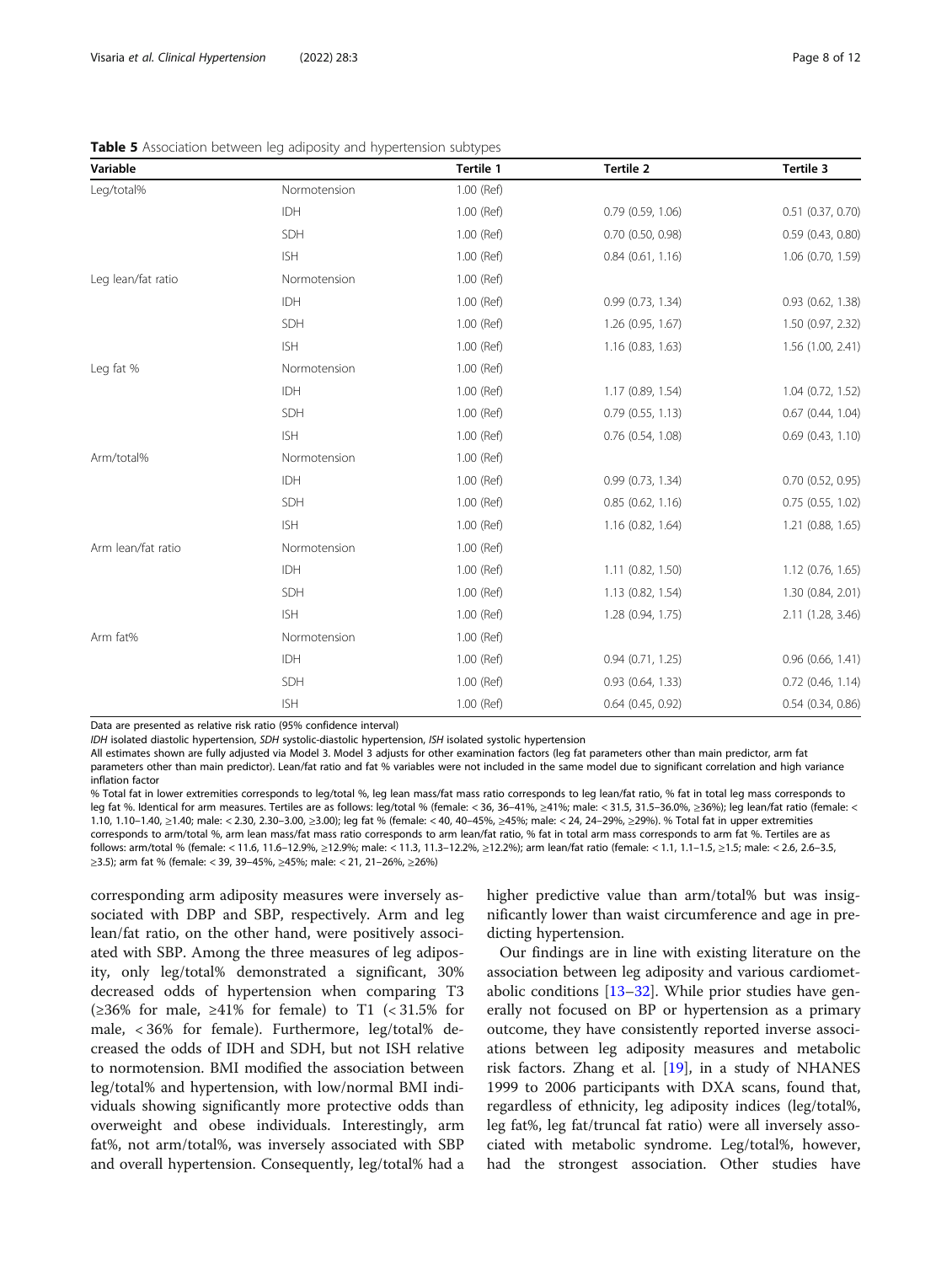<span id="page-8-0"></span>

| Variable           |             |                | <b>SBP</b>                     |          | <b>DBP</b>                    |          | <b>Pulse Pressure</b>         |          |
|--------------------|-------------|----------------|--------------------------------|----------|-------------------------------|----------|-------------------------------|----------|
|                    |             |                | $\beta$ (95% CI)               | P-value  | $\beta$ (95% CI)              | P-value  | $\beta$ (95% CI)              | P-value  |
| No. (%)            | 1853 (23.8) |                |                                |          |                               |          |                               |          |
| Leg/total%         | Male        | Unadjusted     | $-0.48$ ( $-0.58$ , $-0.39$ )  | < 0.0001 | $-0.61$ ( $-0.70$ , $-0.53$ ) | < 0.0001 | 0.13(0.021, 0.24)             | 0.0199   |
|                    |             | Fully adjusted | $-0.13$ ( $-0.29$ , 0.022)     | 0.093    | $-0.35$ ( $-0.48$ , $-0.22$ ) | < 0.0001 | $0.21$ $(0.042, 0.37)$        | 0.015    |
|                    | Female      | Unadjusted     | $-0.53$ ( $-0.62$ , $-0.44$ )  | < 0.0001 | $-0.31$ ( $-0.36$ , $-0.24$ ) | < 0.0001 | $-0.23$ ( $-0.31$ , $-0.15$ ) | < 0.0001 |
|                    |             | Fully adjusted | $-0.17$ ( $-0.31$ , $-0.034$ ) | 0.015    | $-0.18$ ( $-0.28$ , $-0.08$ ) | 0.0007   | $-0.01$ ( $-0.15$ , 0.14)     | 0.94     |
| Leg lean/fat ratio | Male        | Unadjusted     | $-0.84$ $(-1.39, -0.29)$       | 0.0035   | $-1.29$ ( $-1.73$ , $-0.86$ ) | < 0.0001 | $0.46$ ( $-0.11$ , 1.03)      | 0.11     |
|                    |             | Fully adjusted | 1.11(0.34, 1.89)               | 0.0058   | $-0.42$ ( $-1.24$ , 0.40)     | 0.31     | 1.53 (0.54, 2.52)             | 0.0029   |
|                    | Female      | Unadjusted     | $-2.67$ $(-3.87, -1.47)$       | < 0.0001 | $-1.72$ ( $-2.76$ , $-0.69$ ) | 0.0015   | $-0.95$ ( $-2.31$ , 0.41)     | 0.17     |
|                    |             | Fully adjusted | 2.15 (0.66, 3.65)              | 0.0054   | $0.18 (-1.26, 1.62)$          | 0.80     | 1.97 (0.25, 3.70)             | 0.025    |
| Leg fat%           | Male        | Unadjusted     | 0.14(0.05, 0.22)               | 0.0026   | 0.17(0.11, 0.23)              | < 0.0001 | $-0.032$ ( $-0.11$ , 0.047)   | 0.43     |
|                    |             | Fully adjusted | $-0.22$ ( $-0.34$ , $-0.088$ ) | 0.0013   | $0.046$ ( $-0.084$ , 0.18)    | 0.48     | $-0.26$ ( $-0.42$ , $-0.11$ ) | 0.0011   |
|                    | Female      | Unadjusted     | 0.17(0.10, 0.25)               | < 0.0001 | 0.10(0.036, 0.16)             | 0.0026   | $0.074 (-0.0094, 0.16)$       | 0.081    |
|                    |             | Fully adjusted | $-0.16$ ( $-0.26$ , $-0.059$ ) | 0.0024   | $-0.032$ ( $-0.13$ , 0.061)   | 0.49     | $-0.13$ ( $-0.25$ , $-0.01$ ) | 0.036    |

SBP systolic blood pressure, DBP diastolic blood pressure, β regression parameter estimate, CI confidence interval (all estimates are of the fully adjusted model) Fully adjusted model is identical to Model 3 and adjusts for demographic factors (age, sex, race/ethnicity, poverty index), cardiometabolic factors (SBP, heart rate, triglycerides, body mass index, truncal fat mass, high density lipoprotein, alanine aminotransferase, diabetes status, serum creatinine, albuminuria, smoking, alcohol consumption), and other examination factors (leg fat parameters other than main predictor, arm fat parameters other than main predictor). Lean/fat ratio and fat % variables were not included in the same model due to significant correlation and high variance inflation factor

similarly found inverse associations between leg/total% and cardiovascular risk factors [\[18](#page-10-0)–[20\]](#page-10-0), cardiovascular disease risk and all-cause mortality [[21](#page-10-0)–[26\]](#page-10-0). In fact, Han et al. [\[25](#page-10-0)], using the Korean NHANES, showed that leg/ total% displayed the strongest association with atherosclerotic cardiovascular disease risk. Interestingly, studies that additionally assessed arm adiposity have found no significant association, and in some cases positive associations, with metabolic risk factors [[17,](#page-10-0) [20,](#page-10-0) [32,](#page-11-0) [33\]](#page-11-0). Our findings also corroborate a positive association between arm/total% and SBP and hypertension that was later attenuated by adjustment for cardiometabolic risk factors.

There continues to be variability in data concerning sex differences. Hu et al. [[20\]](#page-10-0), among White and Black Americans, showed that females generally had more protective associations of leg adiposity with metabolic syndrome criteria than males, Sakai et al. [\[18](#page-10-0)] demonstrated no difference between males and females for SBP or DBP after adjusting for menopausal status. While we also found no significant difference between sexes, we observed more protective odds of hypertension in females than males.

Of the four studies that have investigated the association between appendicular adiposity and BP/hypertension [\[18,](#page-10-0) [19](#page-10-0), [25,](#page-10-0) [31\]](#page-10-0), only one was conducted in a US representative population, all used 140/90 as the hypertension threshold, and none have commented on hypertension subtype. Nevertheless, our findings corroborate those of the four studies. Sakai et al. [\[18\]](#page-10-0) found a significant, inverse association between leg fat mass and hypertension ( $\geq$ 140/90) as well as a mean 0.22 mmHg

decrease in DBP and 0.16 mmHg decrease in SBP per 1 kg increase in leg fat mass in 4256 Japanese men aged 20 to 79 years. The authors also found an increase in BP for every 1 kg increase in lean leg mass, a counterintuitive finding that we also observed [\[18](#page-10-0)]. Increased lean mass, we speculate, may be associated with increased serum testosterone, an androgen that has been inconclusively linked to increased BP and cardiovascular disease [[37\]](#page-11-0). Zhang et al. [\[19\]](#page-10-0) showed a significant inverse correlation between leg/total%, but not leg fat/leg mass ratio, and SBP and DBP. Han et al. [\[25\]](#page-10-0), in the Korean NHANES population, found that those in T1 of leg/ total% had nearly 3.5 times the odds of hypertension  $(\geq 140/90)$  compared to T3, although models were not adjusted for truncal adiposity or arm adiposity measures. Finally, Yan et al. [\[31\]](#page-10-0), in a Chinese population, similarly demonstrated that leg/total% was primary negative risk factor for hypertension  $(\geq 140/90)$ .

They clarified that this association was stronger in the non-obese population, a finding that we also demonstrated. This would seem to suggest that, even in those with low/normal BMI, body distribution of fat is important. However, after adjusting for truncal fat and waist circumference, leg/total% continues to be a negative predictor of hypertension in low/normal BMI individuals. This suggests that, in addition to body distribution of fat, there exist a physiological difference between lower extremity adiposity and truncal or upper extremity adiposity. Conventionally, we have treated truncal fat as the primary source of fat that drives of metabolic disease; however, these studies and ours lead to the speculation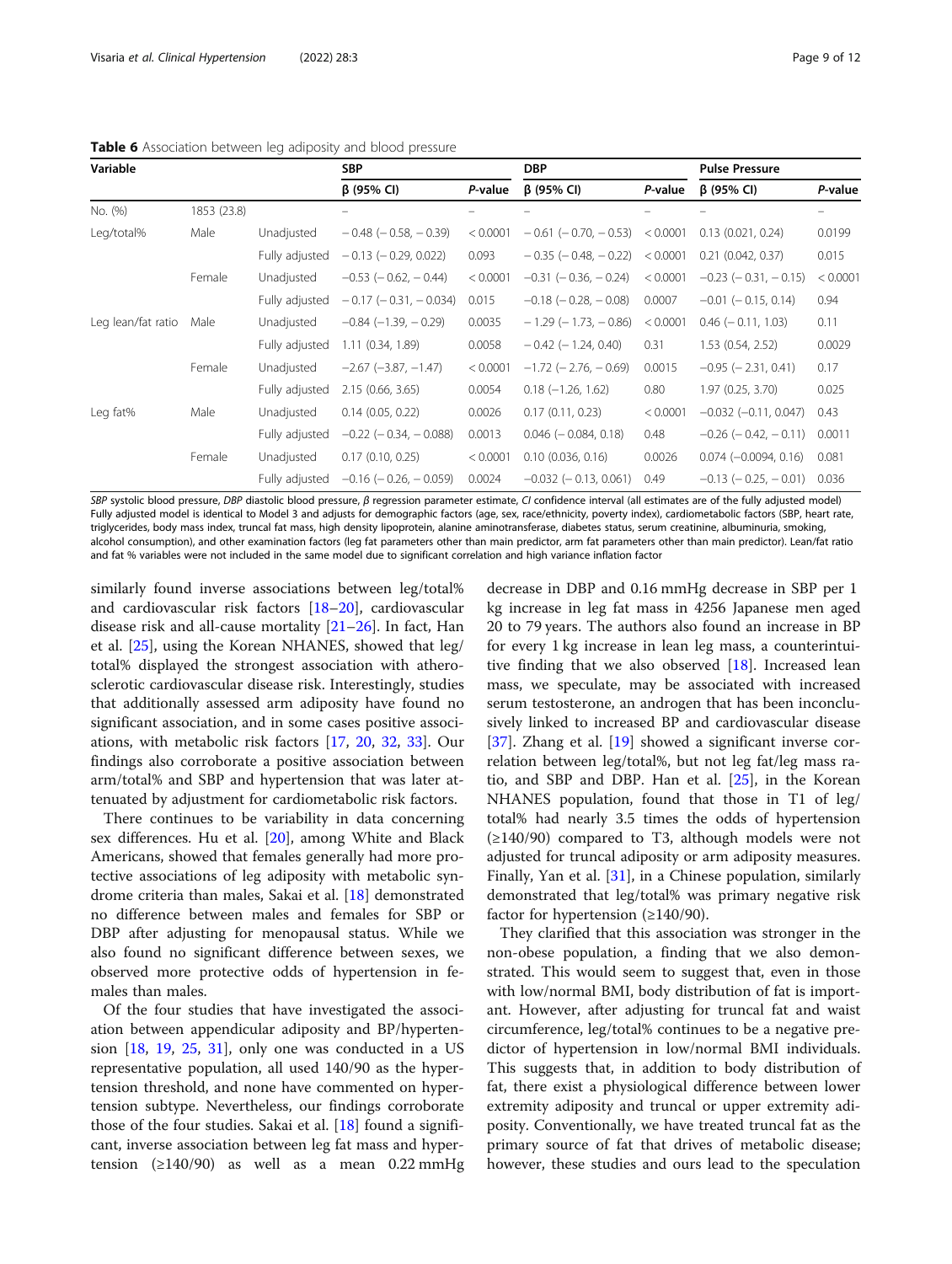<span id="page-9-0"></span>that measurement of leg fat is just as important, and its effects independent of, truncal fat.

Not only is leg/total% inversely associated with hypertension, it is also preferentially inversely associated with DBP and associated hypertension subtypes. This suggests that leg adiposity may a play a role in regulation of DBP, which is determined in large part by peripheral vascular resistance in arteriolar vessels. Although the biological mechanism behind leg fat's protective role is unknown, several studies have speculated and found that (1) leg fat is located primarily in subcutaneous tissue, as opposed to visceral tissue; (2) adipocytes in the lower extremities had lower free fatty acid turnover and lower rates of lipolysis; and (3) this decreased free fatty acid turnover may lead to decreased fatty acid concentrations in the blood and downregulation of triglyceride production [[18](#page-10-0), [19,](#page-10-0) [38](#page-11-0)].

We hypothesize that, in addition to decreased sympathetic and renin-angiotensin-aldosterone axis activation associated with subcutaneous fat, this downregulation of triglyceride production, which is corroborated by inverse associations between leg/total% and triglyceride levels in studies assessing metabolic syndrome criteria, leads to decreased endothelial cell damage in arterioles and maintenance of vessel elasticity and compliance. This is further supported by Lee et al. [\[24](#page-10-0)], which found that every SD increase in leg/total% was associated with a 1.03 m/sec decrease in brachial-ankle pulse wave velocity, a measure of arterial stiffness.

There are several strengths of this study. We used a set of recent, large, nationally representative surveys with gold standard measurements of fat and lean mass through DXA scans. We comprehensively accounted for covariates to further confirm the independent association of leg/total% and BP. By having a younger study population, we also minimized unmeasured chronic disease effects and effects of menopause on women. We utilized the 2017 ACC/AHA guidelines for hypertension, which not only includes more individuals in its hypertension diagnosis but emphasizes the notion that leg/ total% may be important in those who are seemingly healthy.

Despite these strengths, there are limitations as well. This is a cross-sectional study so causality cannot be determined. It may be that those who are hypertensive tend to accumulate fat elsewhere. Further, while it is generalizable to those in the US aged 20 to 59 years, these results may not be generalizable to older adults ≥60 years who also have disproportionately higher hypertension prevalence. While DXA scans are the gold standard measurement for body fat distribution, it cannot distinguish between subcutaneous and intramuscular fat in the legs, limiting our interpretation of results. Furthermore, visceral fat is still more clinically relevant and more strongly associated with cardiovascular disease risk, posing the question as to how clinically useful our results may be. Also, although our results are statistically significant, they may or may not be clinically significant. Although the absolute changes in BP are miniscule, it is important to note these BP differences are on a population level and across 1% increments of appendicular adiposity. There may be residual confounding that is unaccounted for in this analysis, especially due to limited information on medication use and comorbidities (e.g., polycystic ovarian syndrome in women, hormone therapy).

#### Conclusions

In conclusion, a greater proportional distribution of total body fat around the legs is inversely, independently associated with DBP, while a greater proportion of fat in one's leg mass is inversely associated with SBP. Prospective studies on body fat distribution and incident hypertension are needed to understand the predictive value of leg adiposity and associated clinical surrogates (e.g., thigh circumference). These measures may help clinicians risk stratify patients to help improve hypertension screening and management. Technological improvements allowing for body part-specific fat measurement may also be in the horizon over the next decade and allow for further testing and clinical applicability of these leg adiposity measures.

#### Abbreviations

ACC/AHA: American College of Cardiology/American Heart Association; ALT: Alanine aminotransferase; AST: Aspartate aminotransferase; AUC: Areaunder-receiver operator curve; BMI: Body mass index; BP: Blood pressure; CI: Confidence interval; DBP: Diastolic blood pressure; DXA: Dual-energy X-ray absorptiometry; HbA1c: Hemoglobin A1c; HDL: High density lipoprotein; HOMA-IR: Homeostatic Model Assessment of Insulin Resistance; HTN: Hypertension; IDH: Isolated diastolic hypertension; ISH: Isolated systolic hypertension; LDL: Low-density lipoprotein; NHANES: National Health and Nutrition Examination Survey; OR: Odds ratio; RRR: Relative risk ratio; SBP: Systolic blood pressure; SD: Standard deviation; SDH: Systolic-diastolic hypertension; SE: Standard error; β: Regression parameter estimate

#### Supplementary Information

The online version contains supplementary material available at [https://doi.](https://doi.org/10.1186/s40885-021-00190-2) [org/10.1186/s40885-021-00190-2.](https://doi.org/10.1186/s40885-021-00190-2)

Additional file 1: Table S1. Baseline characteristics in females by hypertension status. Table S2. Baseline characteristics in males by hypertension status. Table S3. Differences in mean blood pressure by tertiles of leg adiposity measures. Table S4. Average appendicular adiposity by hypertension subtype. Table S5. Association between arm adiposity and blood pressure. Table S6. Association between appendicular adiposity and SBP by BMI group in males. Table S7. Association between appendicular adiposity and SBP by BMI group in females. Table S8. Association between continuous leg adiposity measures and hypertension subtypes. Table S9. Association between continuous arm adiposity measures and hypertension subtypes. Table **S10.** estimated AUC for traditional and novel risk factors. Fig. S1. Exclusion cascade for final study sample from National Health and Nutrition Examination Survey 2011-2018. Fig. S2. Correlation between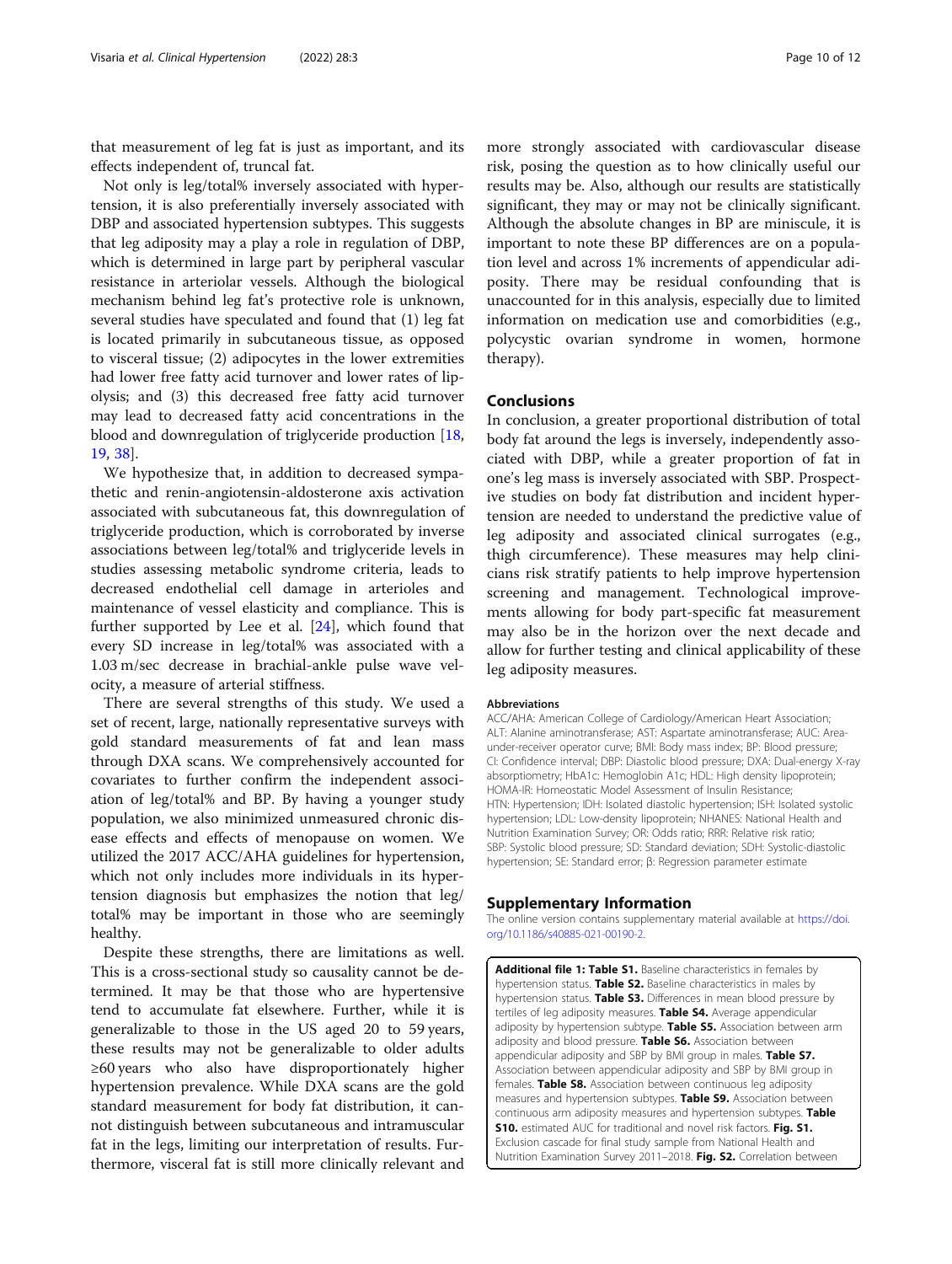<span id="page-10-0"></span>leg adiposity measures and blood pressure. Fig. S3. Prevalence of hypertension subtypes by leg/total % tertiles.

#### Acknowledgments

None.

#### Authors' contributions

AV contributed to study design, data analysis, management, and manuscript writing. DL contributed to manuscript writing, data visualization. PM and BD contributed to data management, manuscript writing, and manuscript preparation. PJ contributed to supervision of study, study design, data analysis, and manuscript revisions. The author(s) read and approved the final manuscript.

#### Funding

No funding provided for this study.

#### Availability of data and materials

Data is available here: [https://wwwn.cdc.gov/nchs/nhanes/](https://wwwn.cdc.gov/nchs/nhanes/continuousnhanes/overview.aspx?BeginYear=2011) [continuousnhanes/overview.aspx?BeginYear=2011.](https://wwwn.cdc.gov/nchs/nhanes/continuousnhanes/overview.aspx?BeginYear=2011)

#### **Declarations**

#### Ethics approval and consent to participate

This study was exempt from primary author's university Institutional Review Board approval as data was all publicly available and de-identified; hence, data did not meet "human subjects" research definition. Data is available here: [https://wwwn.cdc.gov/nchs/nhanes/continuousnhanes/overview.](https://wwwn.cdc.gov/nchs/nhanes/continuousnhanes/overview.aspx?BeginYear=2011) [aspx?BeginYear=2011.](https://wwwn.cdc.gov/nchs/nhanes/continuousnhanes/overview.aspx?BeginYear=2011)

#### Consent for publication

Not applicable.

#### Competing interests

The authors declare that they have no competing interests.

#### Author details

<sup>1</sup>Department of Medicine, Rutgers New Jersey Medical School, Newark, NJ USA. <sup>2</sup>North American Disease Intervention, Rutgers University, New Brunswick, NJ, USA. <sup>3</sup>New Jersey Institute of Technology, Newark, NJ, USA.<br><sup>4</sup>Division of Cardiology, Department of Modicine, University of Toyas <sup>4</sup>Division of Cardiology, Department of Medicine, University of Texas Southwestern Medical Center, Dallas, TX, USA.

#### Received: 5 April 2021 Accepted: 6 December 2021 Published online: 15 January 2022

#### References

- 1. Fryar CD, Ostchega Y, Hales CM, Zhang G, Kruszon-Moran D. Hypertension prevalence and control among adults: United States, 2015-2016. NCHS Data Brief. 2017;289:1–8.
- 2. Dorans KS, Mills KT, Liu Y, He J. Trends in prevalence and control of hypertension according to the 2017 American College of Cardiology/ American Heart Association (ACC/AHA) guideline. J Am Heart Assoc. 2018;7: e008888.
- 3. Karppanen H, Mervaala E. Sodium intake and hypertension. Prog Cardiovasc Dis. 2006;49:59–75.
- 4. Sparrenberger F, Cichelero FT, Ascoli AM, Fonseca FP, Weiss G, Berwanger O, et al. Does psychosocial stress cause hypertension? A systematic review of observational studies. J Hum Hypertens. 2009;23:12–9.
- Rahmouni K, Correia ML, Haynes WG, Mark AL. Obesity-associated hypertension: new insights into mechanisms. Hypertension. 2005;45:9–14.
- 6. Geleijnse JM, Kok FJ, Grobbee DE. Impact of dietary and lifestyle factors on the prevalence of hypertension in Western populations. Eur J Pub Health. 2004;14:235–9.
- Franklin SS, Pio JR, Wong ND, Larson MG, Leip EP, Vasan RS, et al. Predictors of new-onset diastolic and systolic hypertension: the Framingham heart study. Circulation. 2005;111:1121–7.
- 8. Hozawa A, Ohkubo T, Nagai K, Kikuya M, Matsubara M, Tsuji I, et al. Prognosis of isolated systolic and isolated diastolic hypertension as assessed
- 9. Visaria A, Lo D. Association between body mass index and hypertension subtypes in Indian and United States adults. Indian Heart J. 2020;72:459–61.
- 10. Lavie CJ, Milani RV, Ventura HO. Obesity and cardiovascular disease: risk factor, paradox, and impact of weight loss. J Am Coll Cardiol. 2009;53:1925– 32.
- 11. Kissebah AH, Vydelingum N, Murray R, Evans DJ, Hartz AJ, Kalkhoff RK, et al. Relation of body fat distribution to metabolic complications of obesity. J Clin Endocrinol Metab. 1982;54:254–60.
- 12. Després JP. Body fat distribution and risk of cardiovascular disease: an update. Circulation. 2012;126:1301–13.
- 13. Snijder MB, Dekker JM, Visser M, Bouter LM, Stehouwer CD, Yudkin JS, et al. Trunk fat and leg fat have independent and opposite associations with fasting and postload glucose levels: the Hoorn study. Diabetes Care. 2004; 27:372–7.
- 14. Godsland IF, Crook D, Proudler AJ, Stevenson JC. Hemostatic risk factors and insulin sensitivity, regional body fat distribution, and the metabolic syndrome. J Clin Endocrinol Metab. 2005;90:190–7.
- 15. Wu H, Qi Q, Yu Z, Sun Q, Wang J, Franco OH, et al. Independent and opposite associations of trunk and leg fat depots with adipokines, inflammatory markers, and metabolic syndrome in middle-aged and older Chinese men and women. J Clin Endocrinol Metab. 2010;95:4389–98.
- 16. Aasen G, Fagertun H, Halse J. Regional fat mass by DXA: high leg fat mass attenuates the relative risk of insulin resistance and dyslipidaemia in obese but not in overweight postmenopausal women. Scand J Clin Lab Invest. 2008;68:204–11.
- 17. Zhu Y, Lin Q, Zhang Y, Deng H, Hu X, Yang X, et al. Mid-upper arm circumference as a simple tool for identifying central obesity and insulin resistance in type 2 diabetes. PLoS One. 2020;15:e0231308.
- 18. Sakai Y, Ito H, Egami Y, Ohoto N, Hijii C, Yanagawa M, et al. Favourable association of leg fat with cardiovascular risk factors. J Intern Med. 2005;257: 194–200.
- 19. Zhang X, Hu EA, Wu H, Malik V, Sun Q. Associations of leg fat accumulation with adiposity-related biological factors and risk of metabolic syndrome. Obesity (Silver Spring). 2013;21:824–30.
- 20. Hu G, Bouchard C, Bray GA, Greenway FL, Johnson WD, Newton RL Jr, et al. Trunk versus extremity adiposity and cardiometabolic risk factors in white and African American adults. Diabetes Care. 2011;34:1415–8.
- 21. Williams MJ, Hunter GR, Kekes-Szabo T, Snyder S, Treuth MS. Regional fat distribution in women and risk of cardiovascular disease. Am J Clin Nutr. 1997;65:855–60.
- 22. Tankó LB, Bagger YZ, Alexandersen P, Larsen PJ, Christiansen C. Peripheral adiposity exhibits an independent dominant antiatherogenic effect in elderly women. Circulation. 2003;107:1626–31.
- 23. Heitmann BL, Frederiksen P. Thigh circumference and risk of heart disease and premature death: prospective cohort study. BMJ. 2009;339:b3292.
- 24. Lee M, Choh AC, Demerath EW, Towne B, Siervogel RM, Czerwinski SA. Associations between trunk, leg and total body adiposity with arterial stiffness. Am J Hypertens. 2012;25:1131–7.
- 25. Han E, Lee YH, Lee BW, Kang ES, Lee IK, Cha BS. Anatomic fat depots and cardiovascular risk: a focus on the leg fat using nationwide surveys (KNHA NES 2008-2011). Cardiovasc Diabetol. 2017;16:54.
- 26. Zong G, Zhang Z, Yang Q, Wu H, Hu FB, Sun Q. Total and regional adiposity measured by dual-energy X-ray absorptiometry and mortality in NHANES 1999-2006. Obesity (Silver Spring). 2016;24:2414–21.
- 27. Koh H, Hayashi T, Sato KK, Harita N, Maeda I, Nishizawa Y, et al. Visceral adiposity, not abdominal subcutaneous fat area, is associated with high blood pressure in Japanese men: the Ohtori study. Hypertens Res. 2011;34: 565–72.
- 28. Kotchen TA. Obesity-related hypertension: epidemiology, pathophysiology, and clinical management. Am J Hypertens. 2010;23:1170–8.
- 29. Zhang Y, Somers KR, Becari C, Polonis K, Pfeifer MA, Allen AM, et al. Comparative expression of renin-angiotensin pathway proteins in visceral versus subcutaneous fat. Front Physiol. 2018;9:1370.
- 30. Hillebrand S, de Mutsert R, Christen T, Maan AC, Jukema JW, Lamb HJ, et al. Body fat, especially visceral fat, is associated with electrocardiographic measures of sympathetic activation. Obesity (Silver Spring). 2014;22:1553–9.
- 31. Yan S, Zhao X, Shen X, Yang L, Yuan X, Huang L, et al. Abnormal regional body fat distribution also exists in non-obese subjects with high blood pressure. Clin Exp Hypertens. 2013;35:528–33.